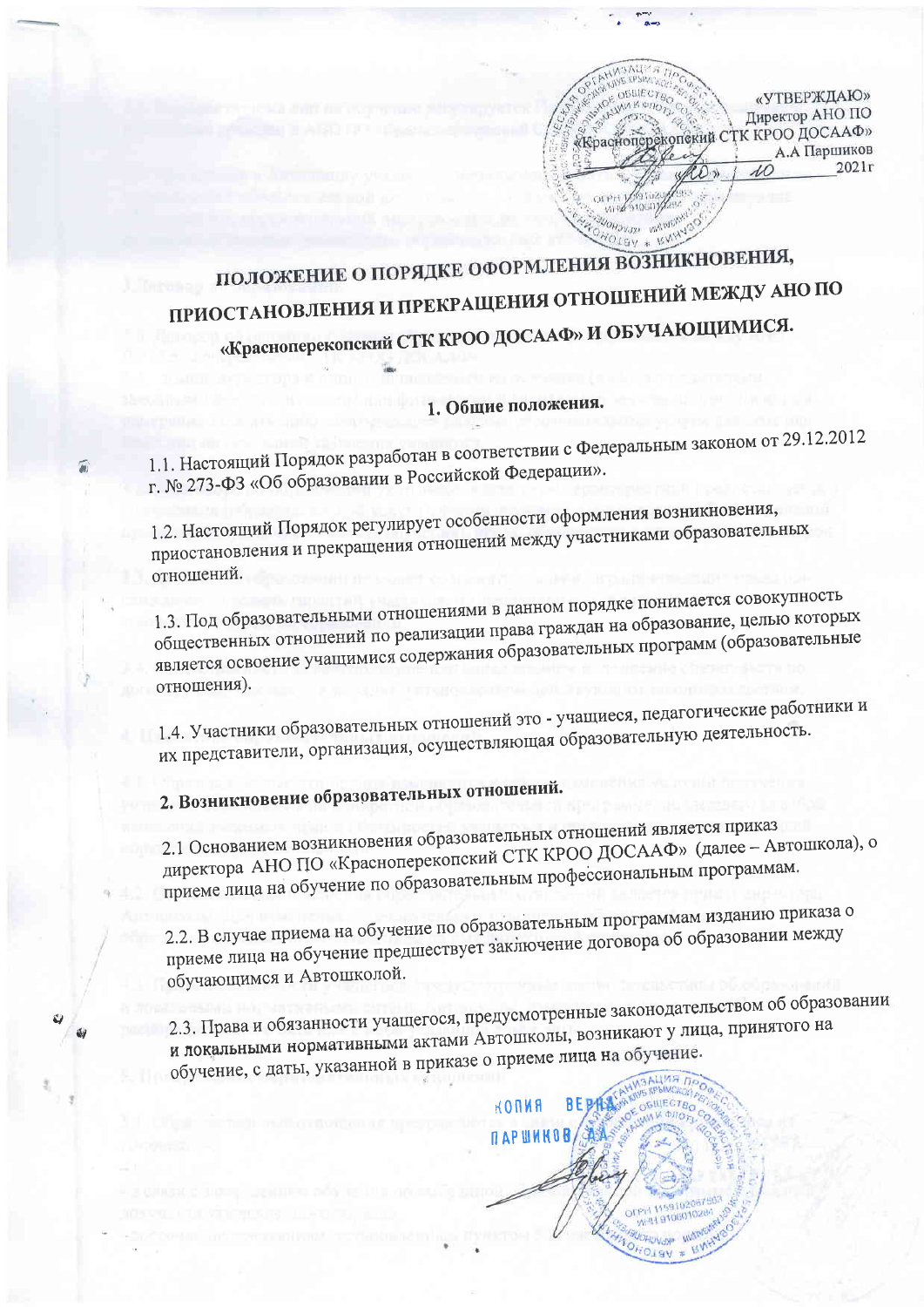2.4. Порядок приема лиц на обучение регулируется Положением о приеме, выпуске и отчислении граждан в АНО ПО «Красноперекопский СТК КРОО ДОСААФ»

2.5. При приеме в Автошколу учащегося обязаны ознакомить с Уставом, лицензией на право ведения образовательной деятельности, с правилами внутреннего распорядка обучающихся, образовательной программой и другими документами, регламентирующими организацию образовательных отношений.

#### 3. Договор об образовании.

2.6. Договор об оказании платных образовательных услуг заключается между АНО ПО «Красноперекопский СТК КРОО ДОСААФ»

3.1. в лице директора и лицом. Зачисляемым на обучение (либо его родителями, законными представителями) или физическим и (или) юридическим лицом, имеющим намерение заказать либо заказывающее платные образовательные услуги для себя или иных лиц на основании заявления учащегося.

3.2. В договоре об образовании указываются основные характеристики предоставляемого образования (образовательной услуги), форма обучения, срок освоения образовательной программы (продолжительность обучения), права, обязанности и ответственность сторон.

3.3. Договор об образовании не может содержать условий, ограничивающих права или снижающих уровень гарантий учащихся, по сравнению с установленными законодательством об образовании.

3.4. Ответственность за неисполнение или ненадлежащее исполнение обязательств по договору стороны несут в порядке, установленном действующим законодательством.

#### 4. Изменение образовательных отношений.

4.1. Образовательные отношения изменяются в случае изменения условий получения учащимся образования по конкретной образовательной программе, повлекшего за собой изменение взаимных прав и обязанностей учащегося и организации, осуществляющей образовательную деятельность.

4.2. Основанием для изменения образовательных отношений является приказ директора Автошколы. Для изменения образовательных отношений обучающийся должен обратиться с письменным заявлением на имя директора Автошколы.

4.3. Права и обязанности учащегося, предусмотренные законодательством об образовании и локальными нормативными актами Автошколы, изменяются с даты издания распорядительного акта или с иной указанной в нем даты.

#### 5. Прекращение образовательных отношений

 $\tilde{\bullet}$ 

5.1. Образовательные отношения прекращаются в связи с отчислением учащегося измания FIMA Автошколы: **BOJNA** 

л ар шинением обучения по выбранной образовательной программе с выпачей - в связи с завершением обучения по выбранной образовательной программе с выпачей документа утвержденного образца;

- досрочно по основаниям, установленным пунктом 5.2. настоящего порядка.